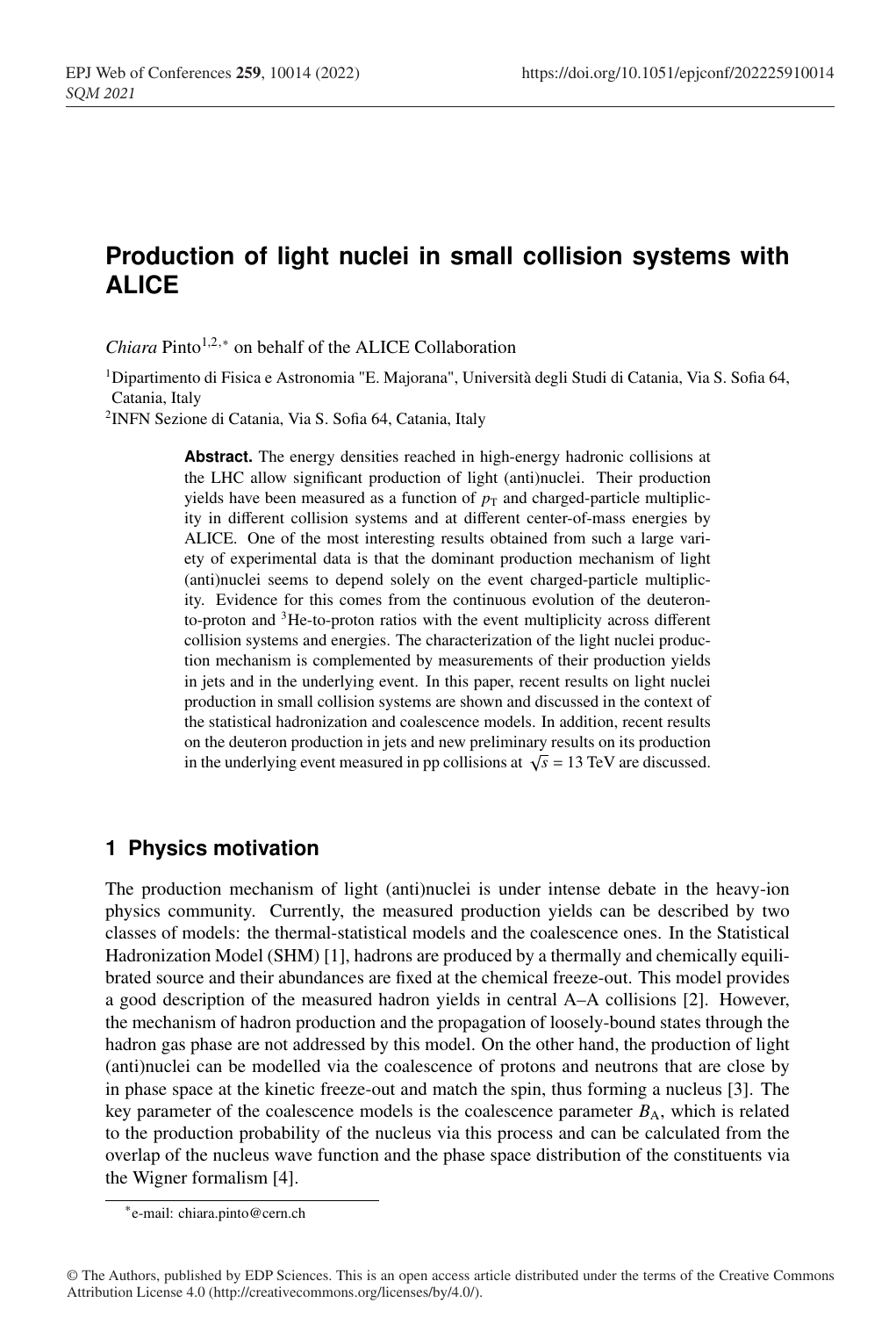## <sup>38</sup> **2 Ratio of nucleus and proton integrated yields**

Light (anti)nuclei are identified using the detectors of the central barrel, which cover the pseudorapidity window  $|\eta| < 0.9$ . Specifically, the Time Projection Chamber (TPC) specific energy loss  $(dE/dx)$  allows the separation from other particles of deuterons in the low transverse momentum region and of nuclei with  $Z=2$  in the full  $p<sub>T</sub>$ . The use of the Time of Flight (TOF) information complements the light nuclei identification in the high  $p<sub>T</sub>$  region. In order to extract the light (anti)nucleus integrated yields,  $p<sub>T</sub>$  spectra are extrapolated to the unmeasured regions by means of a fit with a Lévy-Tsallis function [5].

The ratio between the measured yields of nuclei and that of protons is sensitive to the particle production mechanism. In Fig. 1 the ratio between deuteron (left panel),  ${}^{3}$ H and  ${}^{3}$ He (right <sup>48</sup> panel) measured yields and proton yields as a function of the mean charged-particle multiplicity density ( $\langle dN_{ch}/d\eta_{lab}\rangle$ ) measured in pp, p–Pb and Pb–Pb collisions [6–11] is compared <sup>50</sup> to the expectations of the models. These nuclei-to-proton yield ratios increase smoothly with <sup>51</sup> the multiplicity, reaching constant values in Pb–Pb collisions. The two ratios show a similar trend with  $\langle dN_{ch}/d\eta_{lab}\rangle$ , suggesting that the production mechanism depends solely on the event charged-particle multiplicity density. The observed evolution of the d/p ratio is well described by the coalescence approach across all multiplicities. For high  $\langle dN_{ch}/dη_{lab}\rangle$ , the <sup>55</sup> coalescence calculations and the canonical statistical model (CSM) expectations are close <sup>56</sup> and both describe the behavior observed in data. On the other hand, the ratio to protons for nuclei with  $A = 3$  is described only qualitatively by both models. Therefore, in the current state it is not possible to discern between the production mechanisms of light nuclei. In order <sup>59</sup> to further investigate the phenomena underlying the production of light nuclei, it is interesting to study the small system properties by means of new observables, such as the underlying event (UE) activity [12].



**Figure 1.** Deuteron (left panel), (anti)<sup>3</sup>He and (anti)<sup>3</sup>H (right panel) over proton integrated yield ratios as a function of the mean charged-particle multiplicity density for different collision systems and energies. Lines show the statistical uncertainties whereas boxes represent the systematic ones. The results are compared to the expectations of SHM and coalescence models described in the legends.

# <sup>62</sup> **3 Underlying Event activity**

<sup>63</sup> ALICE recently released a new analysis performed on pp data collected at a center-of-mass energy  $\sqrt{s}$  = 13 TeV, aiming at understanding the possible role played by the underlying event activity in the light nuclei production. The transverse plane is divided into three azimuthal regions, identified by the relative position with respect to the highest- $p<sub>T</sub>$  hadron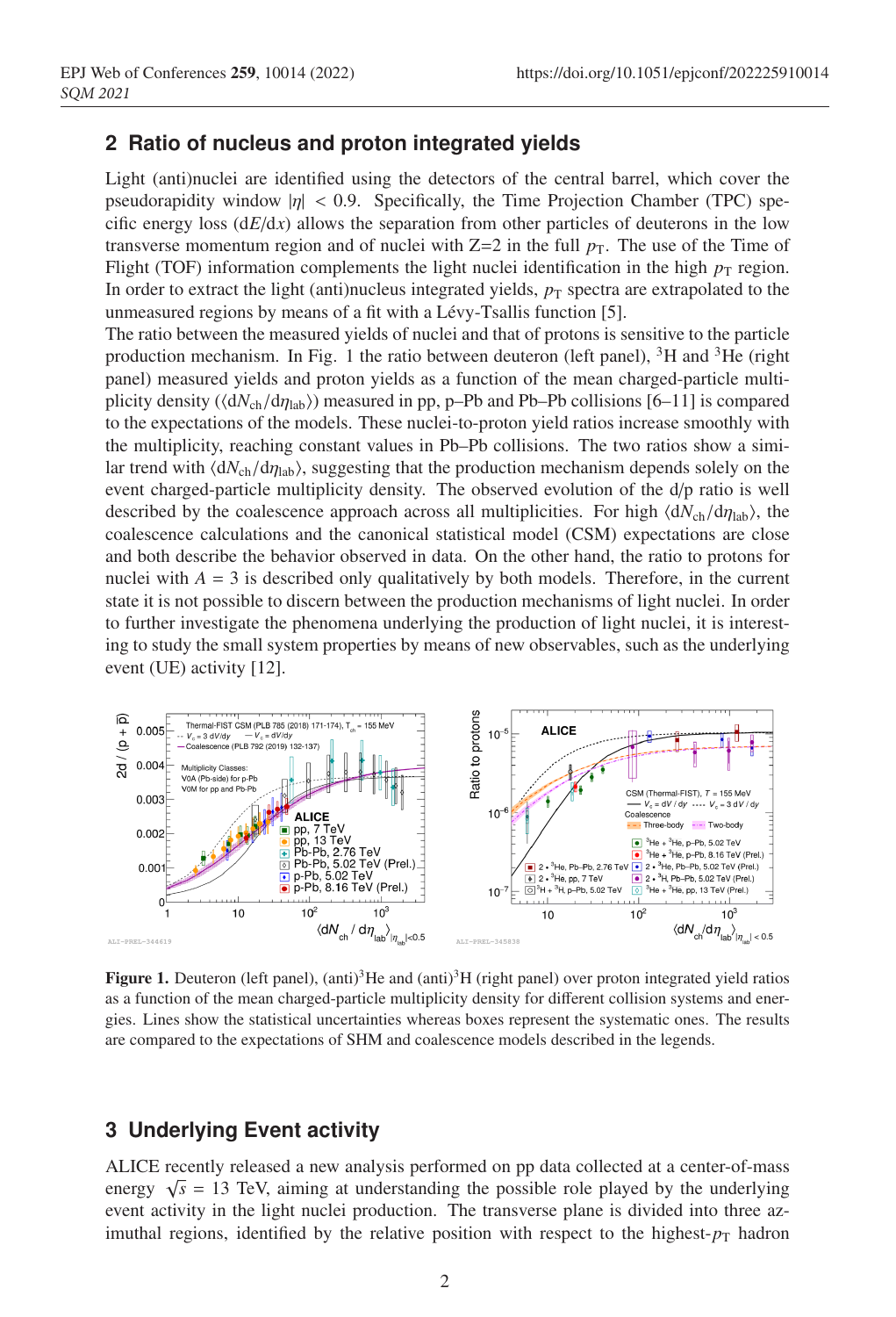(trigger particle). The three equal-size regions,  $\pi/3$  wide, are: the one around the trigger particle (towards), the one back-to-back to it (away), and the one transverse to both of them, where the UE contribution is dominant. The activity in the UE can be quantified using the self-normalised charged-particle multiplicity in the transverse region  $R_{\text{T}} = \frac{N_{ch,\text{T}}}{\langle N_{ch,\text{T}} \rangle}$  [12]. Only events with at least one leading charged particle with  $p_T \ge 5$  GeV/*c* are considered, since the particle density in the transverse region reaches a plateau at LHC energies. Small  $R_T$  valwes correspond to an event topology dominated by the hard scattering, while large  $R_T$  values correspond to events characterized by large UE activity.

#### <sup>75</sup> **4 Coalescence parameters**

The coalescence parameter  $B_A$  is given by the ratio between the invariant yield of the nucleus with mass number *A* and that of protons, defined as:

$$
B_A = \left(\frac{1}{2\pi p_{\rm T}^{\rm A}} \frac{\mathrm{d}^2 N_A}{\mathrm{d}y \mathrm{d}p_{\rm T}^{\rm A}}\right) / \left(\frac{1}{2\pi p_{\rm T}^{\rm p}} \frac{\mathrm{d}^2 N_{\rm p}}{\mathrm{d}y \mathrm{d}p_{\rm T}^{\rm p}}\right)^{\rm A},\tag{1}
$$

where the labels *A* and *p* indicate the nucleus and the proton, respectively, and  $p_T^p = p_T^A/A$ .

The coalescence parameter  $B_A$  has been measured as a function of  $p_T/A$  in different collision systems. In Fig. 2,  $B_2$  in pp collisions at  $\sqrt{s} = 13$  TeV and  $B_3$  in p–Pb collisions at  $\sqrt{s_{NN}}$  = 5.02 TeV are shown for several multiplicity classes and in the minimum bias (MB) case.  $B_2$  in pp collision is flat with  $p_T/A$  in all multiplicity classes, in agreement with the <sup>83</sup> predictions of a simple coalescence model, which takes into account only momentum space distributions and not space-time correlations [13]. The rising trend of  $B_A$  observed in the MB case can be explained as a consequence of the hardening of the proton spectra with increasing multiplicity in addition to hard scattering effects at high  $p<sub>T</sub>$ .  $B<sub>3</sub>$  in p–Pb collisions is slightly increasing with  $p<sub>T</sub>$  and it is known from previous measurements that the  $B<sub>A</sub>$  parameters in <sup>88</sup> Pb–Pb collisions also increase as a function of transverse momentum [6]. The behavior of  $B_3$  with  $p_T/A$  in p–Pb collisions cannot be explained by simple coalescence hypotheses, as investigated in Ref. [11]. Therefore, the observed results, in addition to what is known from earlier measurements, suggest that more sophisticated coalescence models have to take into account the volume dependence in order to explain the data.

In Fig. 3,  $B_2$  measured in pp collisions at  $\sqrt{s} = 13$  TeV in the transverse and towards regions, for several  $R_T$  classes, are compared with the expectations of Pythia 8.3 simulations. The  $B_2$  parameters as a function of  $R_T$  are flat with  $p_T/A$  in all the azimuthal regions, in agreement with the predictions of a simple coalescence picture. However, similar values of  $B<sub>2</sub>$  are found in the transverse and towards regions, against any naive expectations that would expect a larger  $B_2$  in the towards region, where nucleons are closer due to the presence of a jet, with respect to what happens in the transverse region. Pythia 8.3 simulations include deuteron production via coalescence considering the reaction cross sections [14]. The  $p_T$ dependence and the  $R<sub>T</sub>$  ordering are well reproduced by Pythia simulations. However, Pythia fails in reproducing the magnitude of the coalescence parameter, therefore further tuning of the Monte Carlo parameters are needed to reproduce the data.

The obtained results suggest that deuterons are mostly produced in the underlying event. The  $B_2$  values are close in all azimuthal regions indicating that the predominant contribution in the deuteron production is due to the underlying event particle production. In support <sup>107</sup> of this argument, the recent results of deuteron production in jets [15] have shown that the fraction of deuterons produced in the jet is 8–15%, increasing with increasing  $p<sub>T</sub>$ , while the majority of the deuterons are produced in the underlying event.